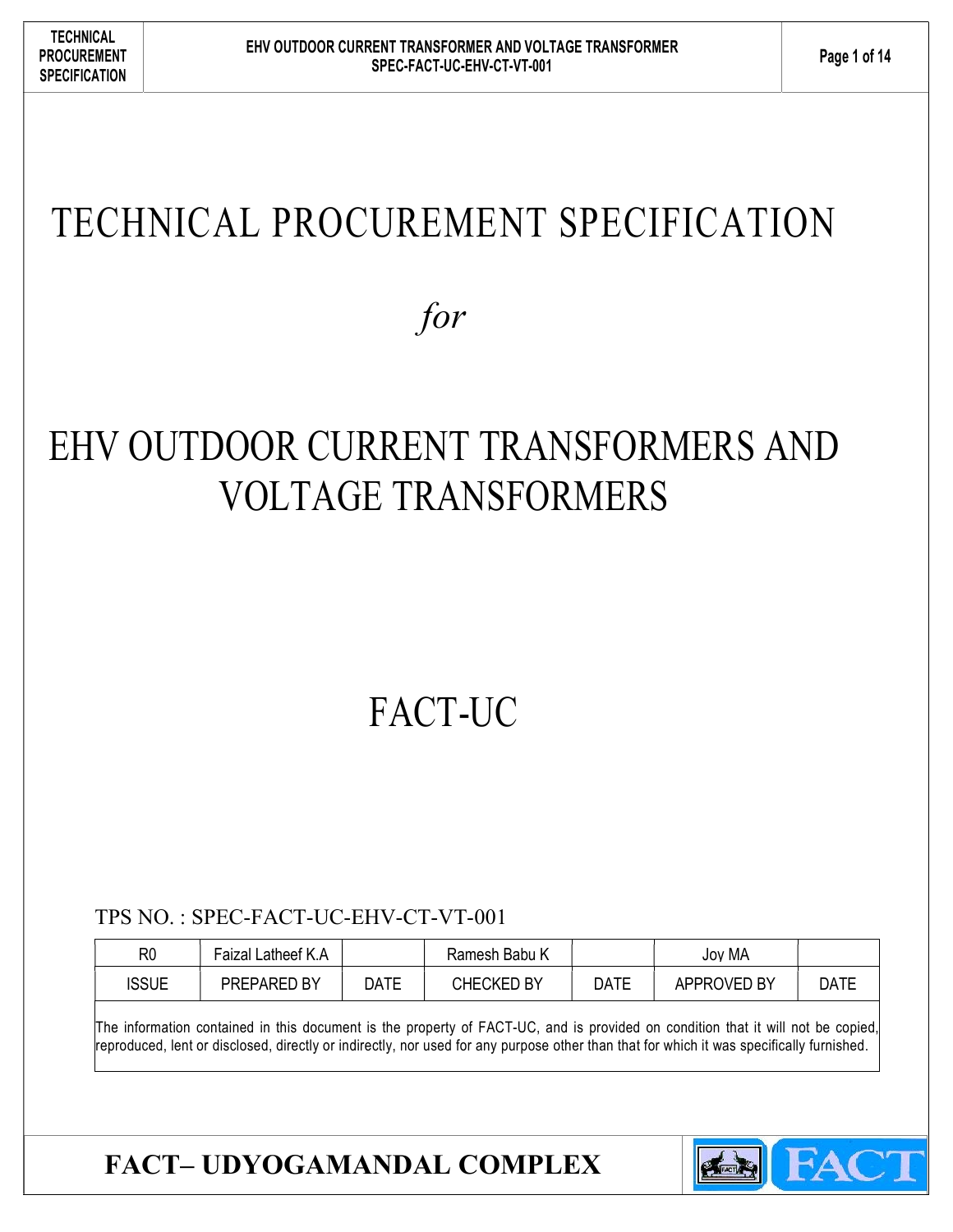### TABLE OF CONTENTS

#### PAGE No.

| 6. GENERAL BUSBARS REQUIREMENTS OF EHV INDUCTIVE VOLTAGE TRANSFORMERS5 |  |
|------------------------------------------------------------------------|--|
|                                                                        |  |
|                                                                        |  |
|                                                                        |  |
|                                                                        |  |

|  | ANNEXURE - I : TECHNICAL PARTICULARS (To be filled by Vendor) | 10. |
|--|---------------------------------------------------------------|-----|
|  | ANNEXURE – II : INSTRUCTION TO THE BIDDERS                    | 12. |
|  | ANNEXURE – III : PRICE BID FORMAT                             | 13  |
|  | ANNEXURE – IV : COMPLIANCE STATEMENT                          | 14  |

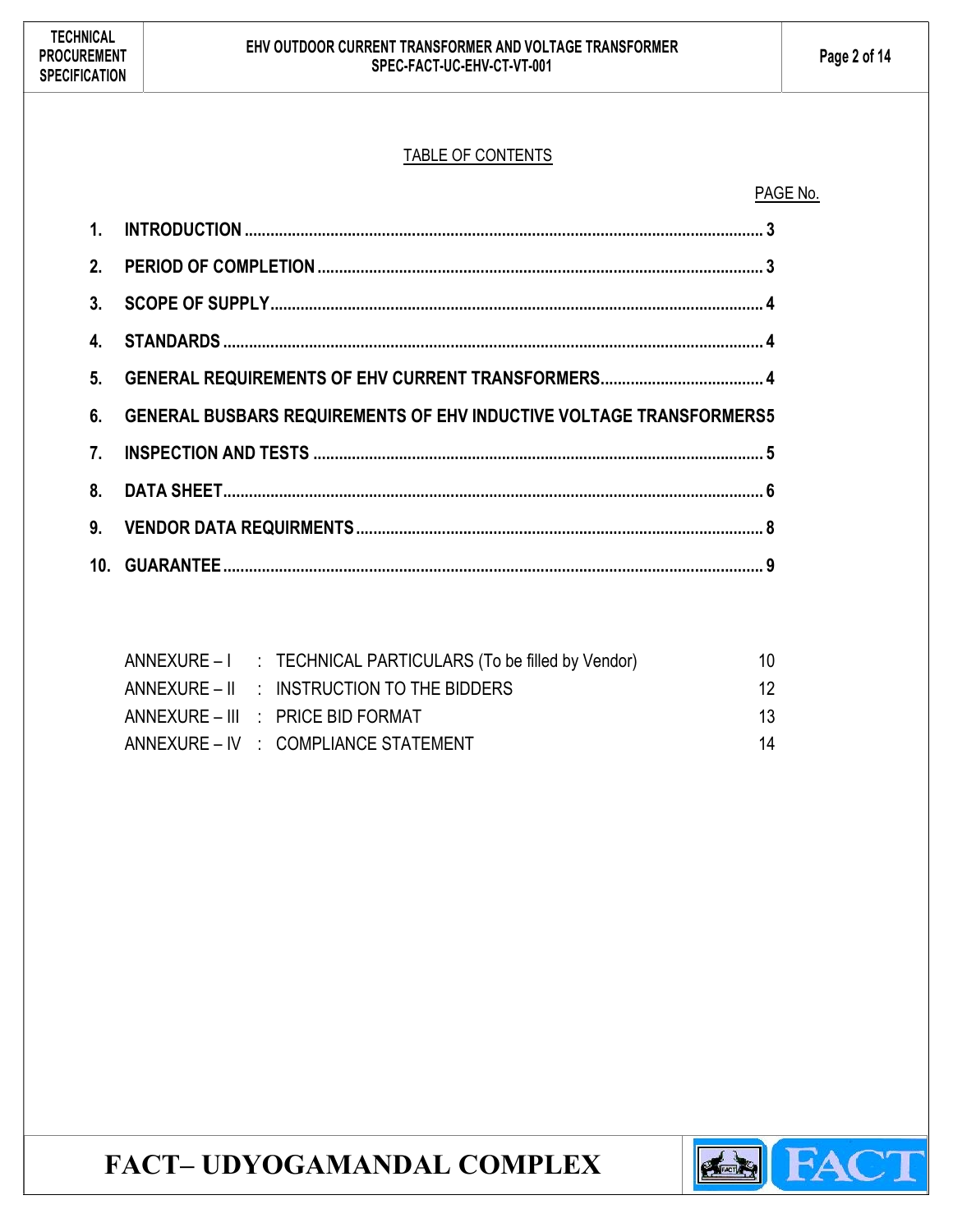### 1. INTRODUCTION

- 1.1. This specification gives minimum user requirements for a new EHV Outdoor Current Transformers (CTs) and Inductive Voltage Transformers (VTs), to be provided in the 110 KV Substation, FACT-UC.
- 1.2. Fertilisers And Chemicals Travancore (FACT) is a Government of India Enterprise engaged in manufacture of fertilizer, chemical & petrochemical products, engineering consultancy and engineering fabrication. FACT-Udyogamandal Complex (FACT-UC) is a division of FACT located at Udyogamandal, Kochi, Kerala that manufactures intermediates and products like sulphuric acid, oleum, ammonia, ammonium phosphate, ammonium sulphate, caprolactum etc.
- 1.3. Vendor's scope shall include design, material, manufacture, testing, supply and commissioning supervision of the CTs and VTs, as further described in sections that follow.
- 1.4. The workmanship and the entire construction shall be in accordance with IS/IEC.
- 1.5. The vendor shall provide guarantee as specified in section 10 herein.
- 1.6. This is a two part enquiry. The offer shall be submitted strictly as specified in Annexure II. An unpriced copy of the price bid shall be attached with the technical bid for technical evaluation.
- 1.7. Only offers that comply with the requirements as specified in the bid documents and specification shall be considered for further evaluation. If the vendor however finds some deviation unavoidable, such deviations shall be clearly mentioned in the compliance and deviation statement in the specified format with proper justification. The purchaser reserves the right to reject or accept the offer with such deviations.

### 2. PERIOD OF COMPLETION

- 2.1. The vendor shall complete the supply of the CTs and VTs within a period of 12 weeks from date of final drawing review/approval. The drawings for review/approval shall be submitted within 10 days from the date of LOI. Revised final drawings for final approval, after incorporating the all comments/ changes from Purchaser, if any, shall be submitted within 10 days from date of intimation of comments/ changes in drawing from Purchaser.
- 2.2. Time is of the essence of this contract. The vendor shall complete the supply of the CTs and VTs within the time specified above.
- 2.3. All drawings and documents as per Vendor Data Requirement shall be supplied as specified.

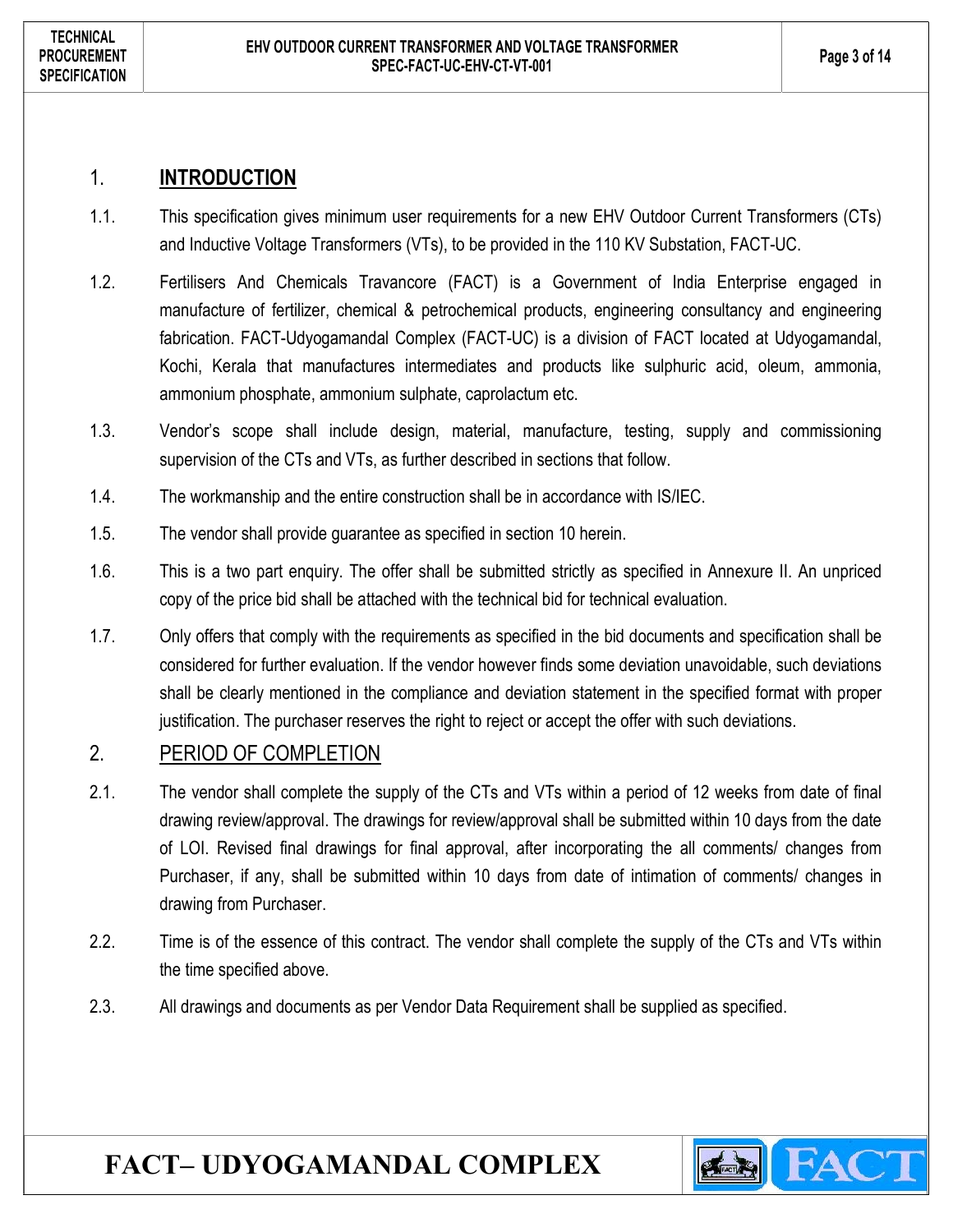### 3. SCOPE OF SUPPLY

Bidder's scope shall include:

- 3.1. Design, material, manufacture, testing, documentation, packing, dispatch and supply of CTs and PTs as specified herein.
- 3.2. Furnishing all drawings and documents as per section 9, 'Vendor Data Requirements'.
- 3.3. Inspection and tests as per section 7.
- 3.4. All necessary accessories including, mounting bolts, nuts and washers etc. Support structure is not in the scope of bidder.

### 4. STANDARDS

Requirements laid down in the latest revisions of the following Indian Standards and other relevant standards & regulations shall be strictly adhered to:

- 4.1. IS:2705-1 : Current Transformers-Part 1: General Requirements
- 4.2. IEC 61869-1: Instrument transformers Part 1: General requirements
- 4.3. IEC 61869-2: Instrument transformers Part 2: Additional requirements for current transformers
- 4.4. IEC 61869-3: Instrument transformers Part 3: Additional requirements for inductive voltage transformers
- 4.5. IEC 61869-100: Instrument transformers Part 100: Guidance for application of current transformers in power system protection.
- 4.6. IS 4201: Application Guide for Current Transformer
- 4.7. IS 4146: Application guide for Voltage Transformers
- 4.8. IS 3156 : Voltage Transformers specification

### 5. GENERAL REQUIREMENTS OF EHV CURRENT TRANSFORMERS

- 5.1. The Current Transformers (CT) shall be suitable for outdoor service (Electrically exposed).
- 5.2. The CTs shall be suitable for the environment and power system that specified in the data sheet.
- 5.3. The CTs shall comply with the data provided in the Data sheet.
- 5.4. Oil filling plug, drain plug and oil level indicators as per manufacture standards shall be provided.
- 5.5. CTs shall be provided with polarity markings adjacent to terminals both for primary and secondary as per IS /IEC.

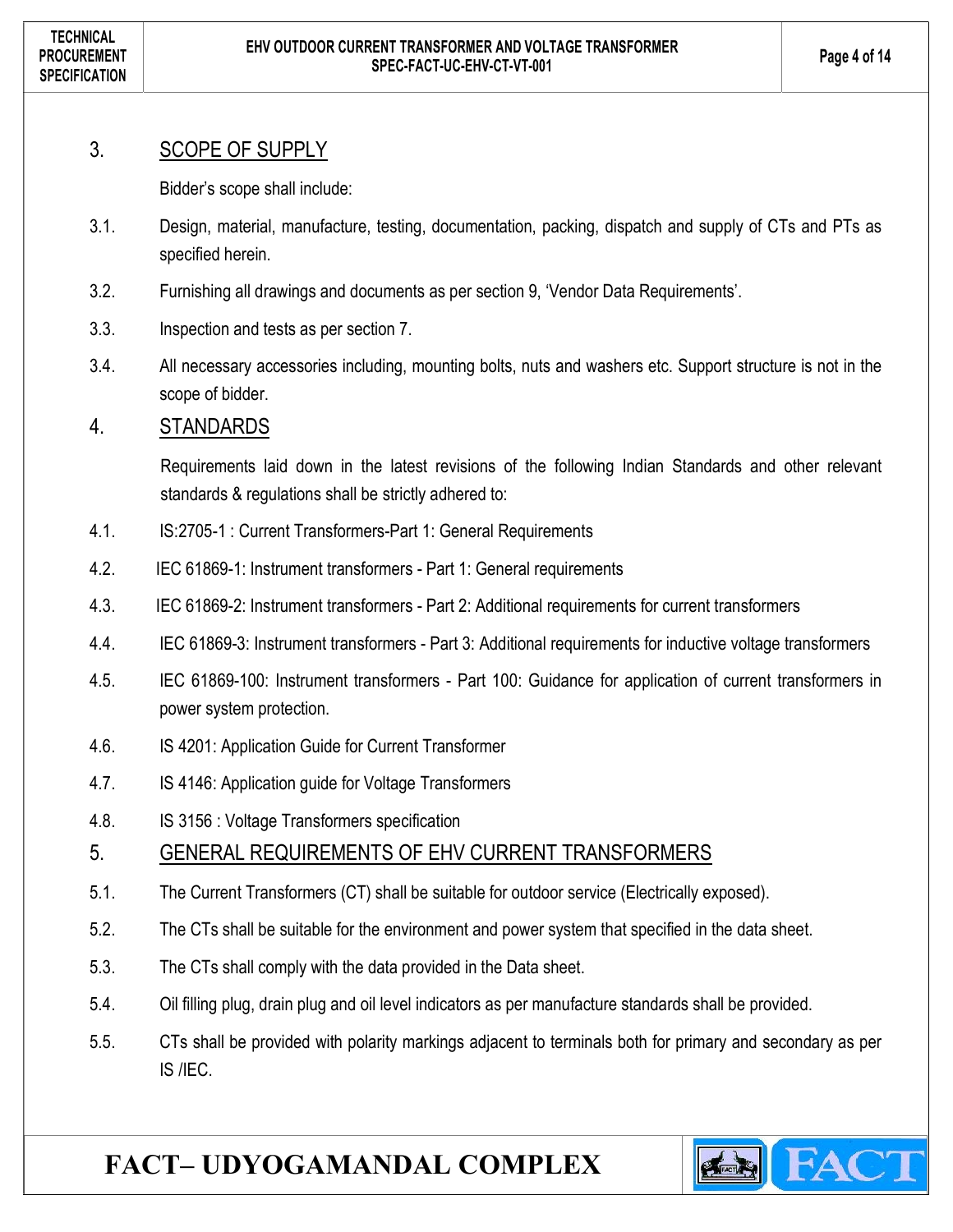- 5.6. Primary Terminals shall be mounted on insulated Bushings
- 5.7. Porcelain (or equivalent) insulators shall confirm to IS/IEC.
- 5.8. Pressure relief mechanism and expansion system shall be as per the manufacture standards
- 5.9. Earthing terminals shall be provided as per IS 2705 (Part 1)/IEC
- 5.10. Lifting lugs shall be provided.
- 5.11. Rating plate conforming to IS: 2705 (Part 1)/IEC shall be provided.
- 5.12. The secondary terminal boxes shall be equipped with a detachable, undrilled gland plate, which on installation can be drilled for cable entry. The secondary terminals shall be suitable for connecting 2.5 Sq.mm copper cables.

### 6. GENERAL BUSBARS REQUIREMENTS OF EHV INDUCTIVE VOLTAGE TRANSFORMERS

- 6.1. The Inductive Voltage Transformers (VT) shall be suitable for outdoor service (Electrically exposed).
- 6.2. The VTs shall be suitable for the environment and power system that specified in the data sheet.
- 6.3. The VTs shall comply with the data provided in the Data sheet.
- 6.4. Oil filling plug, drain plug and oil level indicators as per manufacture standards shall be provided.
- 6.5. VTs shall be provided with polarity markings adjacent to terminals both for primary and secondary as per IEC.
- 6.6. Primary Terminals shall be mounted on insulated Bushings
- 6.7. Porcelain (or equivalent) insulators shall confirm to IS/IEC.
- 6.8. Pressure relief mechanism and expansion system shall be as per the manufacture standards.
- 6.9. Earthing terminals shall be provided as per IEC.
- 6.10. Lifting lugs shall be provided. Rating plate conforming to IEC shall be provided.
- 6.11. The secondary terminal box shall be equipped with a detachable, undrilled gland plate, which on installation can be drilled for cable entry. The secondary terminals shall be suitable for connecting 2.5 Sq.mm copper cables.

### 7. INSPECTION AND TESTS

7.1. Comprehensive Inspection and Testing Plan for CTs & VTs shall be submitted by the bidder including

**STARKS** 

FACT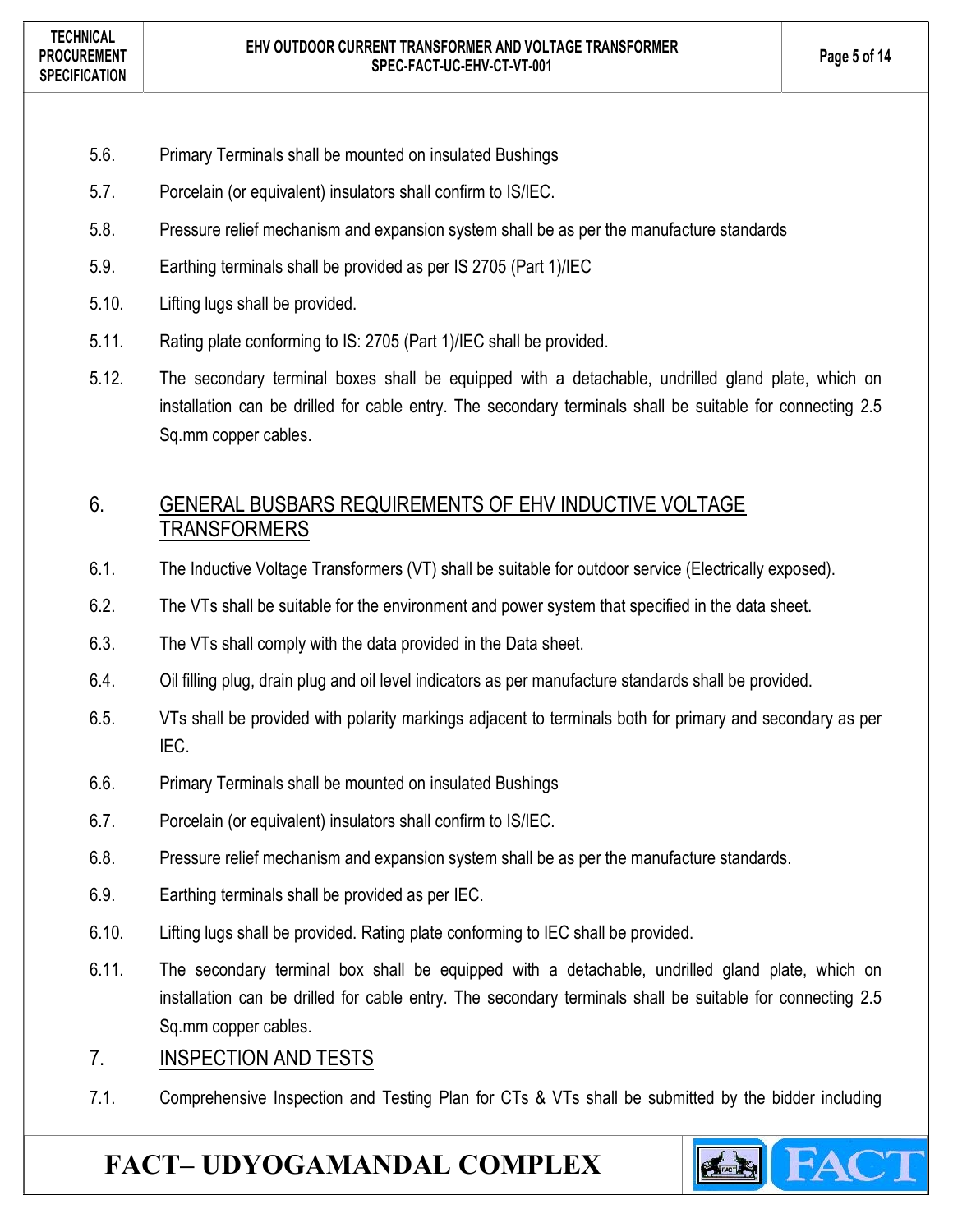testing, inspection & witnessing required by the Purchaser. The Comprehensive Inspection and Testing Plan shall be approved by the Purchaser.

- 7.2. Type Test certificates from NABL accredited LAB shall be submitted along with technical Bid.
- 7.3. The routine tests shall be done at NABL accredited LAB, in the presence of Purchaser.
- 7.4. Routine tests shall be as per IS/IEC.
- 7.5. Bidder shall bear the cost of all the tests.
- 7.6. Bidder shall give 15 days advance intimation to Purchaser for inspection and witnessing of routine tests.

| $\mathbf{1}$     | <b>Service conditions</b>                     |                                                              |                                                                                |  |
|------------------|-----------------------------------------------|--------------------------------------------------------------|--------------------------------------------------------------------------------|--|
| 1.1              | Location                                      | Udyogamandal, Cochin                                         |                                                                                |  |
| 1.2              | Humidity Min.                                 | 64 %                                                         |                                                                                |  |
| 1.3              | Humidity Max.                                 | 93 %                                                         |                                                                                |  |
| 1.4              | <b>Humidity Design</b>                        |                                                              | 100 % at 40 Degree Celsius                                                     |  |
| 1.5              | Ambient Temperature °C - Min.                 | 19.2                                                         |                                                                                |  |
| 1.6              | Ambient Temperature °C - Max.                 | 34.3                                                         |                                                                                |  |
| 1.7              | Ambient Temperature °C - Design               | 40                                                           |                                                                                |  |
| 1.8              | Rainfall - Max. recorded in an hour           |                                                              | Data shall be collected from Purchaser, If required                            |  |
| 1.9              | Rainfall - Max. recorded in 24 hours          | Data shall be collected from Purchaser, If required          |                                                                                |  |
| 1.10             | Altitude                                      | Data shall be collected from Purchase, If required           |                                                                                |  |
| 1.11             | Environment                                   | Tropical atmosphere + Corrosive Chemical Plant<br>atmosphere |                                                                                |  |
| 1.12             | Indoor/Outdoor                                | Outdoor                                                      |                                                                                |  |
| $\overline{2}$   | <b>Power System Details</b>                   |                                                              |                                                                                |  |
| 2.1              | Voltage (kV) & Variation $(\pm \%)$           | 110 + 10% to -12.5%                                          |                                                                                |  |
| 2.2              | Frequency (Hz)                                |                                                              | 50, (Variations as permitted by CEA)                                           |  |
| 2.3              | No. of phases                                 | 3                                                            |                                                                                |  |
| 2.4              | No. of wires                                  | 3                                                            |                                                                                |  |
| 2.5              | Fault Level (MVA)                             | 6000                                                         |                                                                                |  |
| 2.6              | Method of neutral earthing                    | <b>SOLID</b>                                                 |                                                                                |  |
| $\overline{3.0}$ | <b>Current Transformer</b>                    |                                                              |                                                                                |  |
| 3.1              | Type/installation                             |                                                              | Single Phase, Oil Impregnated, Hermetically<br>Sealed, Outdoor, Live Tank Type |  |
| 3.2              | <b>Standards</b>                              |                                                              | IS 2075/IEC 61869                                                              |  |
| $\overline{3.3}$ | Highest System Voltage (Phase to Phase) (RMS) |                                                              | 123 kV                                                                         |  |
| $\overline{3.4}$ | Rated Frequency                               |                                                              | 50 Hz                                                                          |  |

### 8. DATA SHEET

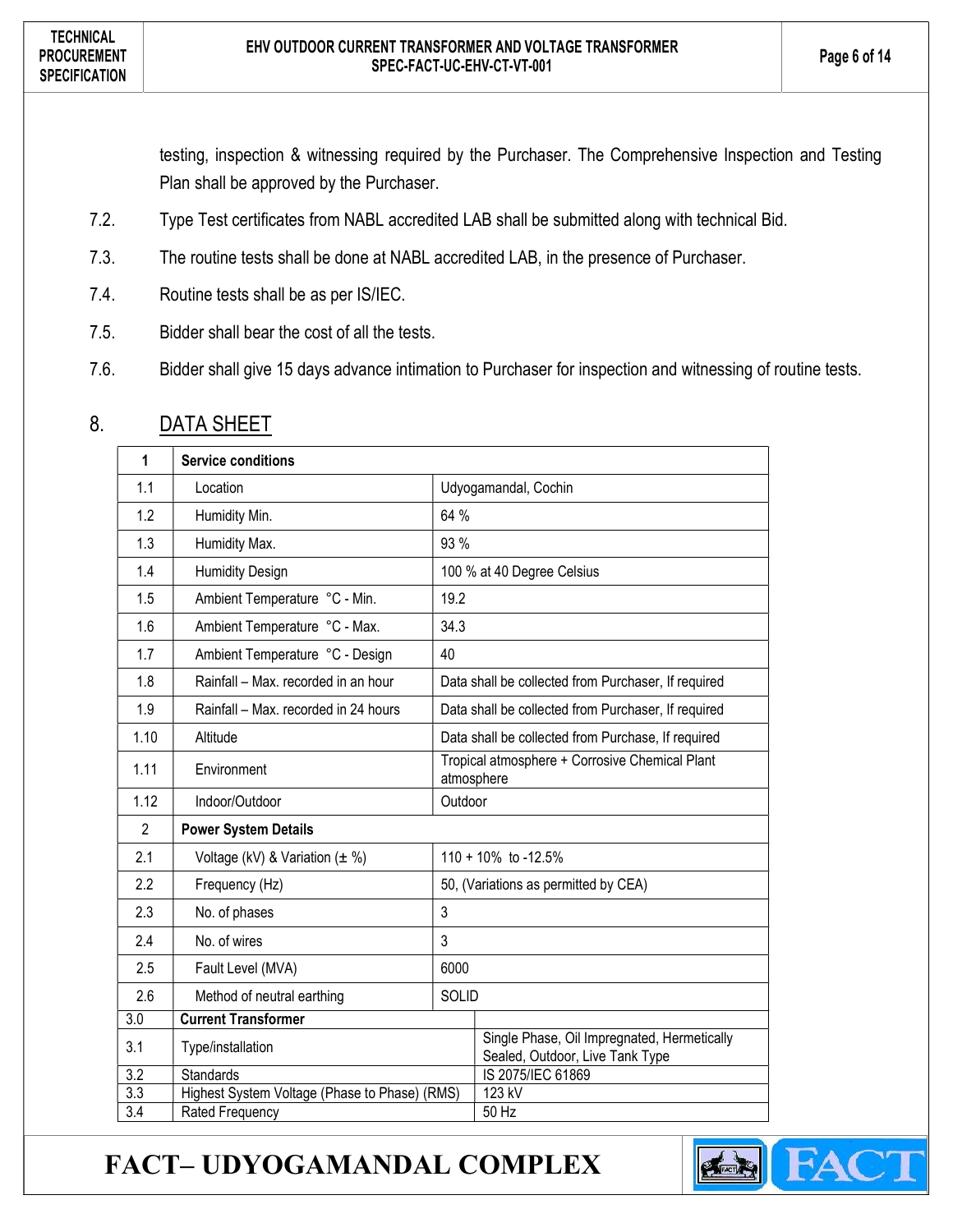## EHV OUTDOOR CURRENT TRANSFORMER AND VOLTAGE TRANSFORMER  $\begin{array}{|c|c|c|}\n\hline\n\text{Fage 7 of 14}\n\end{array}$

| 3.5              | Type of Insulation                                                 | Class A (Oil Impregnated Paper)                                                               |
|------------------|--------------------------------------------------------------------|-----------------------------------------------------------------------------------------------|
| $\overline{3.6}$ | Rated System Voltage ( Phase to Phase)(RMS)                        | 110 kV                                                                                        |
| 3.7              | No. of Cores                                                       | $\overline{2}$                                                                                |
| 3.8              | <b>Rated Primary Current</b>                                       | 80 A                                                                                          |
| 3.9              | <b>Rated Secondary Current</b>                                     | 1A                                                                                            |
| 3.10             | Core 1 - Accuracy Class                                            | 0.2S                                                                                          |
| 3.11             | Core 2 - Accuracy Class                                            | 5P20                                                                                          |
| 3.12             | Core 1 - Burden                                                    | <b>15 VA</b>                                                                                  |
| 3.13             | Core 2-Burden                                                      | 30 VA                                                                                         |
| 3.14             | Core 1 - Instrument Security Factor (ISF)                          | $\leq 5$                                                                                      |
| 3.15             | Core 2 - Accuracy Limit Factor (ALF)                               | 10                                                                                            |
| 3.16             | <b>Rated Continuous Current Rating</b>                             | 120 % of rated current                                                                        |
| 3.17             | Rated Short Time withstand Current (RMS) &                         | 31.5 KA for 1 Sec                                                                             |
|                  | Duration                                                           |                                                                                               |
| 3.18             | Rated Dynamic Current (Peak)                                       | 78.75 KA                                                                                      |
| 3.19             | One Minute Power Frequency Withstand Voltage<br>on Primary (RMS)   | 230 kV                                                                                        |
| 3.20             | Lightning Impulse Withstand Voltage (Peak)                         | 550 kV                                                                                        |
| 3.21             | One Minute Power Frequency Withstand Voltage<br>on Secondary (RMS) | 3kV                                                                                           |
| 3.22             | <b>Total Creepage Distance</b>                                     | 3075 mm (25 mm/KV)                                                                            |
| 3.23             |                                                                    | To be supplied with suitable terminal                                                         |
|                  | <b>Primary Terminal details</b>                                    | connectors.                                                                                   |
| 3.24             | <b>Secondary Terminal Boxes</b>                                    | Two Separate Terminal box (Lock and Sealable)                                                 |
| 3.25             | Ingress Protection of Terminal Box                                 | IP 54                                                                                         |
| 3.26             | Primary & Secondary Terminal Markings                              | As per Standards                                                                              |
| 3.27             | Oil                                                                | Shall Comply with IS 335 & latest Amendments.                                                 |
| 3.28             | Material of Tank/Housing                                           | Mild steel                                                                                    |
| 3.29             | Painting                                                           | As per Standards                                                                              |
| 4.0              | <b>Inductive Voltage Transformer</b>                               |                                                                                               |
| 4.1              | Type/installation                                                  | Single Phase, Oil Impregnated, Hermetically<br>Sealed, Outdoor, Inductive Voltage Transformer |
| 4.2              | Standards                                                          | IEC 61869 1 &3                                                                                |
| 4.3              | Highest System Voltage (Phase to Phase) (RMS)                      | 123 kV                                                                                        |
| 4.4              | Rated Frequency                                                    | 50 Hz                                                                                         |
| 4.5              | Type of Insulation                                                 | Class A (Oil Impregnated Paper)                                                               |
| 4.6              | Rated System Voltage ( Phase to Earth) (RMS)                       | $110/\sqrt{3}$ kV                                                                             |
| 4.7              | No. of Cores                                                       | 1                                                                                             |
| 4.8              | Rated Primary Voltage                                              | 110 kV/ $\sqrt{3}$                                                                            |
| 4.9              | Rated Secondary Voltage                                            | $\overline{110}$ V/ $\sqrt{3}$                                                                |
| 4.10             | Secondary Core - Accuracy Class                                    | 0.2                                                                                           |
| 4.11             | Secondary Core - Burden                                            | 50 VA                                                                                         |
| 4.12             | Rated Voltage Factor                                               | 1.2 Continuous, 1.5 for 30 Sec                                                                |
| 4.13             | System Earthin                                                     | <b>Effectively Earthed Neutral System</b>                                                     |
| 4.14             | Rated Short Time withstand Current (RMS) &<br>Duration             | 31.5 KA for 1 Sec                                                                             |
| 4.15             | Rated Dynamic Current (Peak)                                       | 78.75 KA                                                                                      |
| 4.16             | One Minute Power Frequency Withstand Voltage<br>on Primary (RMS)   | 230 kV                                                                                        |
| 4.17             | Lightning Impulse Withstand Voltage (Peak)                         | 550 kV                                                                                        |
| 4.18             | One Minute Power Frequency Withstand Voltage<br>on Secondary (RMS) | 3kV                                                                                           |
| 4.19             | <b>Total Creepage Distance</b>                                     | 3075 mm (25 mm/KV)                                                                            |
|                  |                                                                    |                                                                                               |

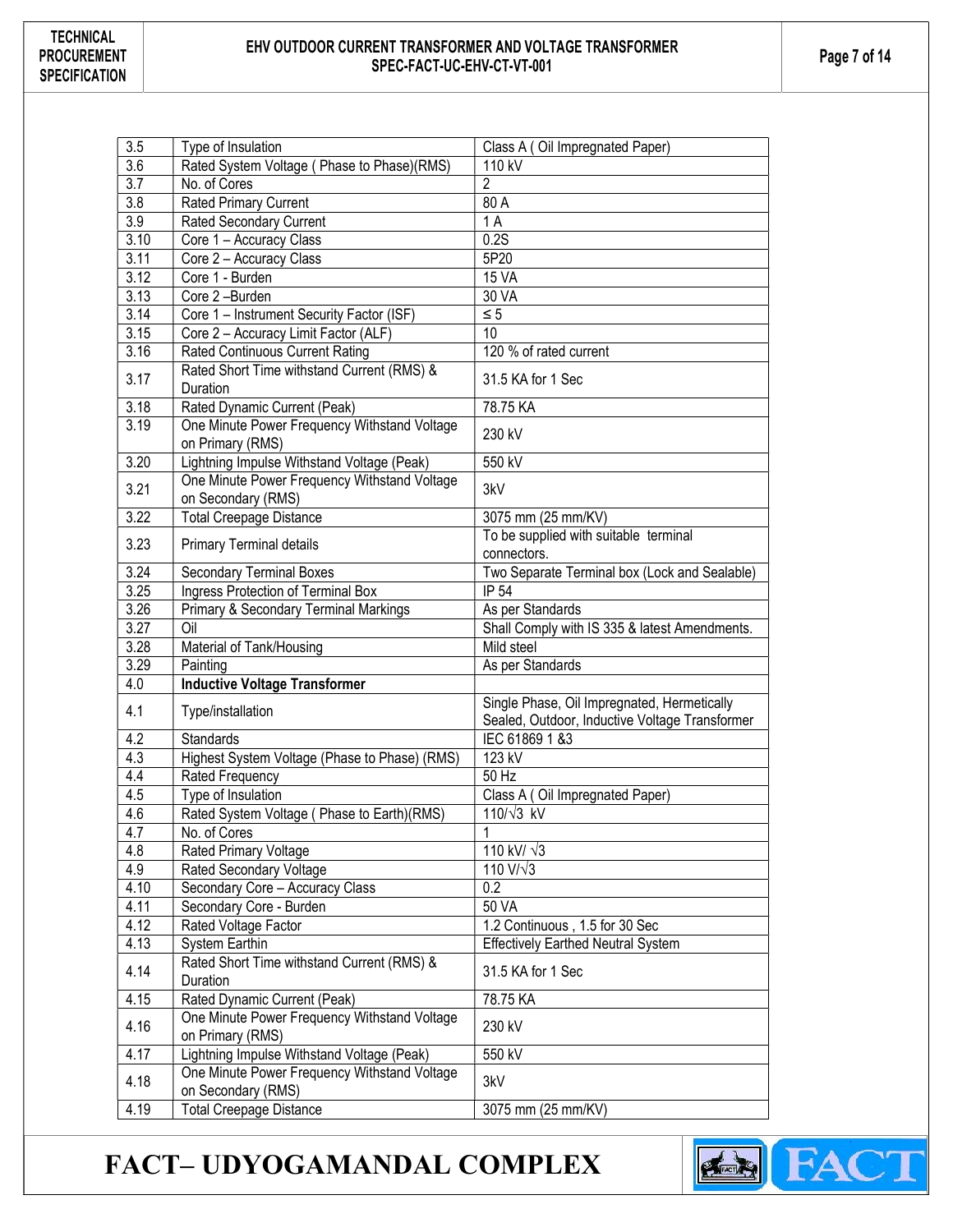## EHV OUTDOOR CURRENT TRANSFORMER AND VOLTAGE TRANSFORMER  $\begin{array}{|c|c|c|}\n\hline\n\text{E1V OUTDOOR CURREN} & \text{Spec 8 of 14}\n\end{array}$

| 4.20 | <b>Primary Terminal details</b>                  | To be supplied with suitable terminal connectors. |
|------|--------------------------------------------------|---------------------------------------------------|
| 4.21 | Secondary Terminal Box                           | Lock and Sealable                                 |
| 4.22 | Ingress Protection of Terminal Box               | IP 54                                             |
| 4.23 | <b>Primary &amp; Secondary Terminal Markings</b> | As per Standards                                  |
| 4.24 | Oil                                              | Shall Comply with IS 335 & latest Amendments.     |
| 4.25 | Material of Tank/Housing                         | Mild steel                                        |
| 4.26 | Painting                                         | As per Standards                                  |

### 9. VENDOR DATA REQUIRMENTS

|                 |                                                                                                                        | With offer      |                  |                 | After LOI/PO        | Final           |                      |
|-----------------|------------------------------------------------------------------------------------------------------------------------|-----------------|------------------|-----------------|---------------------|-----------------|----------------------|
| SI. No.         | Description                                                                                                            | No.of<br>copies | Date             | No.of<br>copies | Date                | No.of<br>copies | Date                 |
| 1               | Duly filled in Technical Particulars of EHV<br>Outdoor Current & Potential Transformer, as<br>per Annexure I attached. | S               | With tech bid    |                 |                     |                 |                      |
| $\overline{2}$  | Signed copy of Technical Procurement<br>Specification (SPEC-FACT-UC-EHV-CT-VT-<br>001)                                 | S               | With tech bid    |                 |                     |                 |                      |
| 3               | Dimensioned general arrangement drawing.                                                                               | S               | With tech bid    | S               | 10 days<br>from LOI | S               | As per<br>Clause 2.1 |
| 4               | Type Test Certificates - Section 7                                                                                     | S               | With tech bid    |                 |                     |                 |                      |
| 5               | Inspection and Testing Plan                                                                                            |                 |                  | S               | 10 days<br>from LOI | S               | As per<br>Clause 2.1 |
| 6               | Routine test certificates.                                                                                             |                 |                  |                 |                     | S/1P            | Before<br>Supply     |
| $\overline{7}$  | Technical Catalogues -CT & VT                                                                                          | S               | With tech<br>bid |                 |                     |                 |                      |
| 8               | Installation & Maintenance Manual                                                                                      |                 |                  |                 |                     | S/1P            | Along with<br>Supply |
| 9               | Duly filled and signed Compliance statement<br>as per format attached. (Annexure IV)                                   | S               | With tech<br>bid |                 |                     |                 |                      |
| 10 <sup>°</sup> | Unpriced copy of price bid.                                                                                            | S               | With tech<br>bid |                 |                     |                 |                      |

Notes:

- S: Soft copy P: Print Copy
- Vendor shall fill in proposed lead time if different from the required lead time.
- One hard copy of documents against Sl. No, 3 & 4 shall be submitted in a folder and folders shall be packed and dispatched with the equipment.

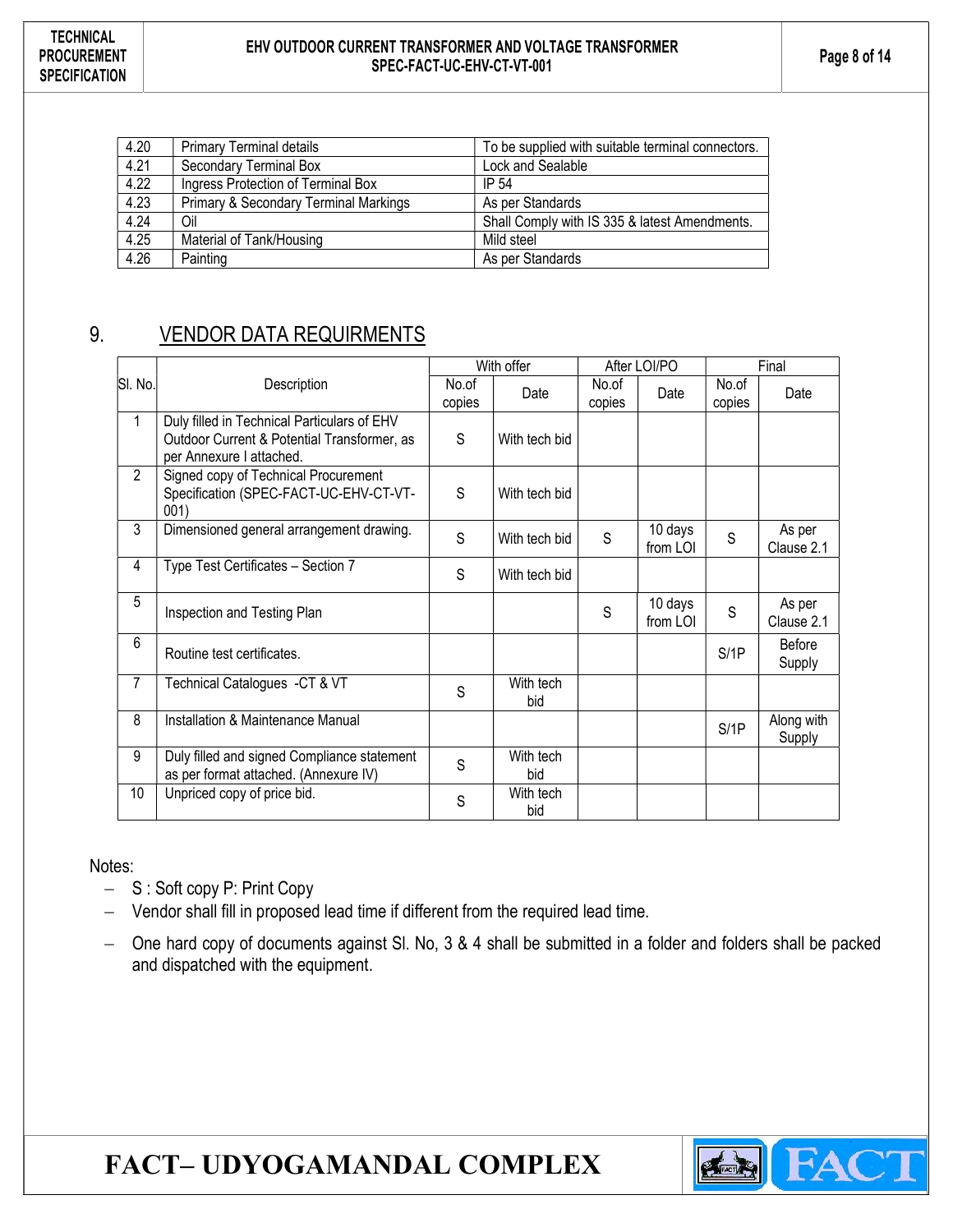### 10. GUARANTEE

- 10.1. The vendor shall provide guarantee for the entire CT & VT and accessories, for a period of 12 months from the date of commissioning or 18 months from date of dispatch, whichever is earlier.
- 10.2. Vendor shall be fully responsible for proper design, manufacture, testing, packing, dispatch and supply of complete system including all accessories.
- 10.3. Equipment and its components shall be guaranteed against faulty design, defective / improper materials poor workmanship or failure from normal use during the guarantee period. The guarantee shall also cover all bought-out items by the vendor, for the same period of one year mentioned.
- 10.4. Vendor shall have full defect liability during the guarantee period. It shall be obligatory on the part of vendor to modify and/ or replace any hardware completely at vendor's cost, in case any malfunction is revealed during the guarantee period.
- 10.5. Other guarantee terms shall be as stated in the Terms and Conditions governing the Purchase Order.

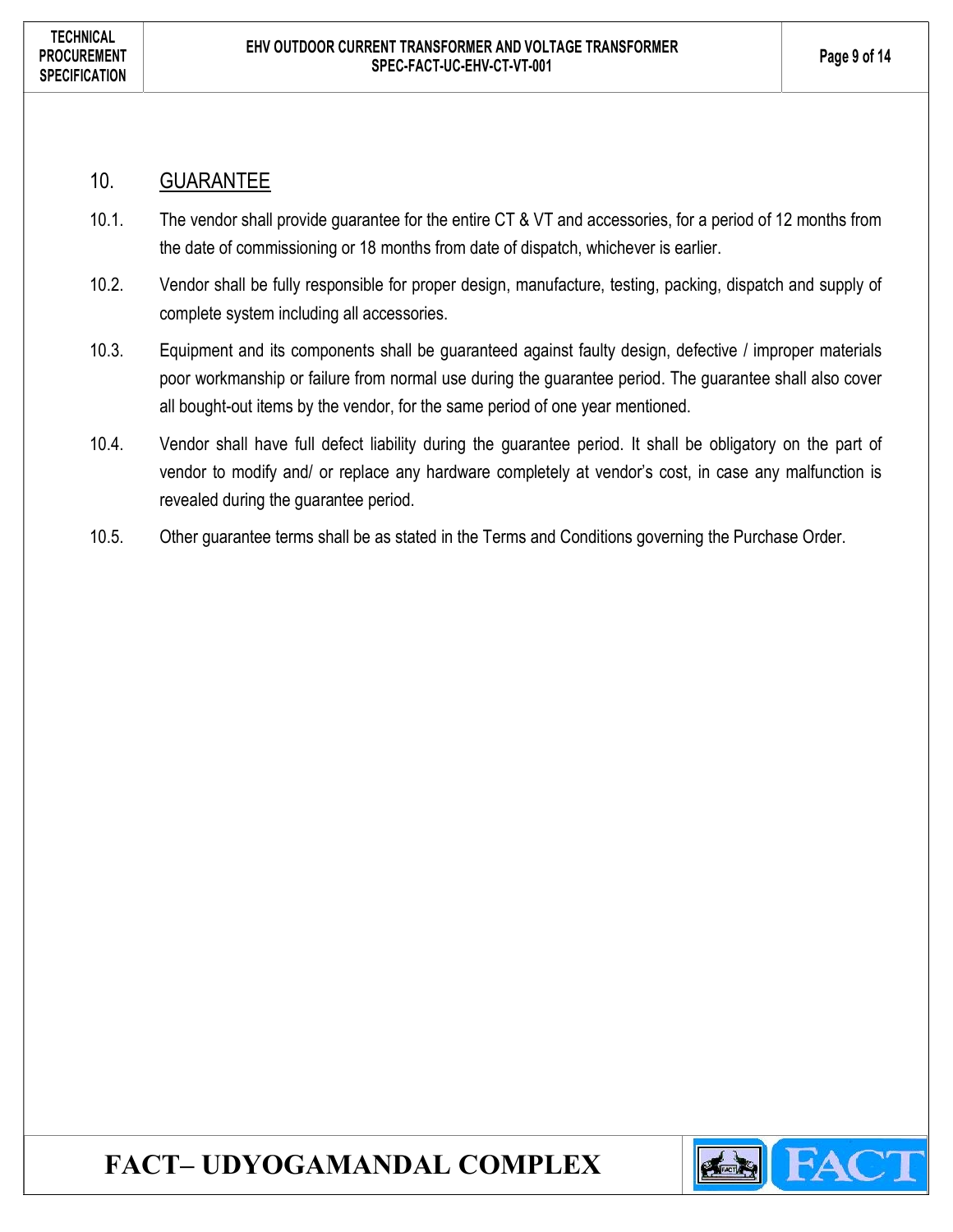## EHV OUTDOOR CURRENT TRANSFORMER AND VOLTAGE TRANSFORMER  $\begin{array}{|c|c|c|}\n\hline\n\text{E1V} & \text{Page 10 of 14}\n\end{array}$

#### ANNEXURE I TECHNICAL PARTICULARS (TO BE FILLED BY VENDOR)

| 1.0                     | <b>Current Transformer</b>                                 |  |
|-------------------------|------------------------------------------------------------|--|
| 1.1                     | Type/installation                                          |  |
| 1.2                     | <b>Standards</b>                                           |  |
| 1.3                     | Manufacture's Name                                         |  |
| 1.4                     | Highest System Voltage (Phase to Phase) (RMS)              |  |
| 1.5                     | Rated Frequency                                            |  |
| 1.6                     | Type of Insulation                                         |  |
| 1.7                     | Rated System Voltage ( Phase to Phase)(RMS)                |  |
| 1.8                     | No. of Cores                                               |  |
| 1.9                     | <b>Rated Primary Current</b>                               |  |
| 1.10                    | <b>Rated Secondary Current</b>                             |  |
| 1.11                    | Core 1 - Accuracy Class                                    |  |
| 1.12                    | Core 2 - Accuracy Class                                    |  |
| 1.13                    | Core 1 - Burden                                            |  |
| 1.14                    | Core 2-Burden                                              |  |
| 1.15                    | Core 1 - Instrument Security Factor (ISF)                  |  |
| 1.16                    | Core 2 - Accuracy Limit Factor (ALF)                       |  |
| 1.17                    | <b>Rated Continuous Current Rating</b>                     |  |
| 1.18                    | Rated Short Time withstand Current (RMS) &                 |  |
|                         | Duration                                                   |  |
| 1.19                    | Rated Dynamic Current (Peak)                               |  |
| 1.20                    | One Minute Power Frequency Withstand Voltage               |  |
|                         | on Primary (RMS)                                           |  |
| 1.21                    | Lightning Impulse Withstand Voltage (Peak)                 |  |
| 1.22                    | One Minute Power Frequency Withstand Voltage               |  |
|                         | on Secondary (RMS)                                         |  |
| 1.23                    | <b>Total Creepage Distance</b>                             |  |
| 1.24                    | Primary Terminal details                                   |  |
| 1.25                    | <b>Secondary Terminal Boxes</b>                            |  |
| 1.26                    | Ingress Protection of Terminal Box                         |  |
| 1.27                    | Primary & Secondary Terminal Markings                      |  |
| 1.28                    | Oil                                                        |  |
| 1.29                    | Material of Tank/Housing                                   |  |
| 1.30                    | Painting                                                   |  |
| 1.31                    | Volume of Oil (Liters)                                     |  |
| 1.32                    | Total Weight of Equipment (Kg)                             |  |
| 1.33                    | <b>Mounting Details</b>                                    |  |
| 2.0                     | <b>Inductive Voltage Transformer</b>                       |  |
| 2.1<br>$\overline{2.2}$ | Type/installation<br>Manufacture's Name                    |  |
|                         |                                                            |  |
| 2.3<br>2.4              | Standards<br>Highest System Voltage (Phase to Phase) (RMS) |  |
| 2.5                     |                                                            |  |
| 2.6                     | Rated Frequency<br>Type of Insulation                      |  |
| 2.7                     | Rated System Voltage ( Phase to Earth)(RMS)                |  |
| 2.8                     | No. of Cores                                               |  |
| $\overline{2.9}$        | <b>Rated Primary Voltage</b>                               |  |
| 2.10                    | Rated Secondary Voltage                                    |  |
| 2.11                    | Secondary Core - Accuracy Class                            |  |
| 2.12                    | Secondary Core - Burden                                    |  |
|                         |                                                            |  |

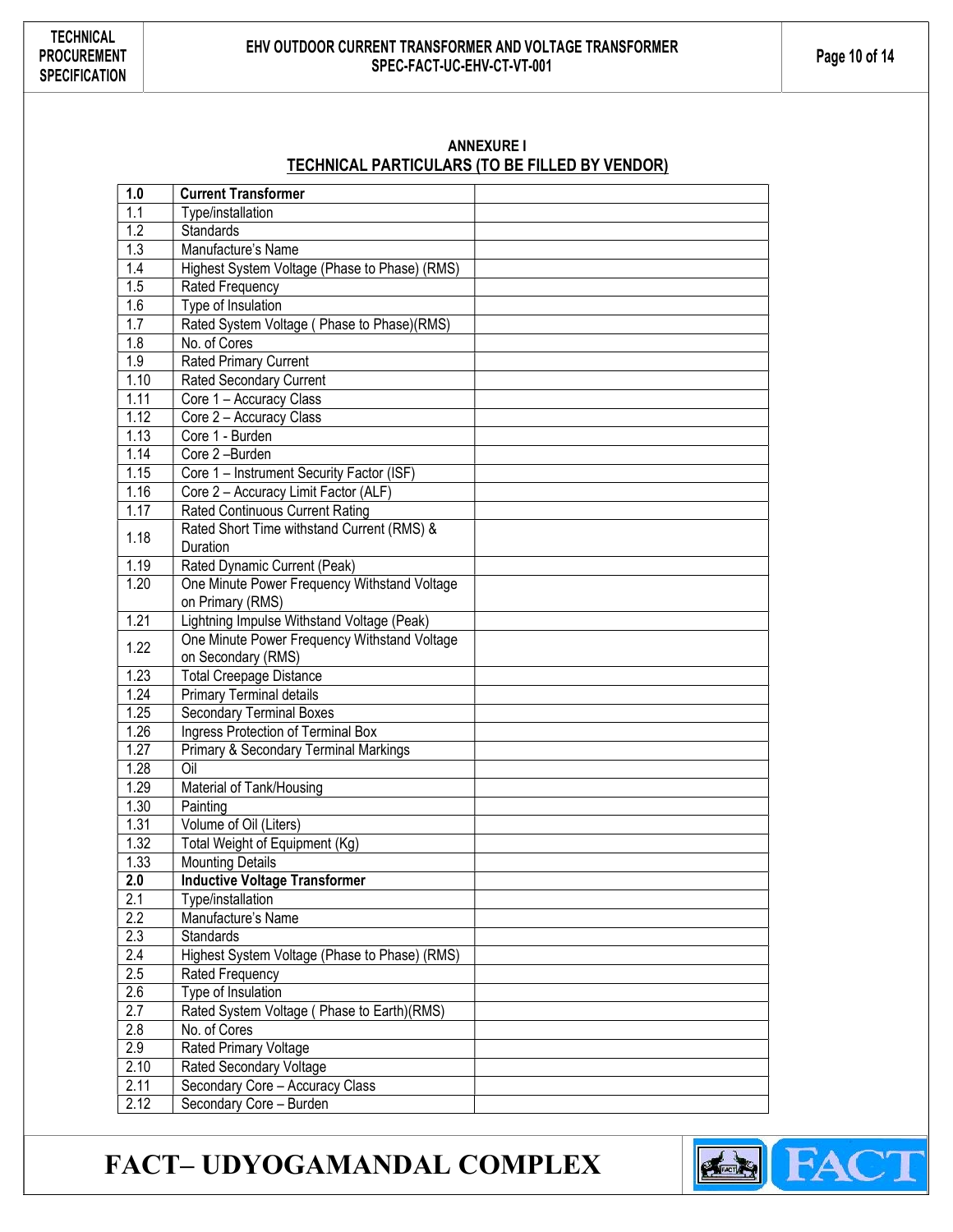## EHV OUTDOOR CURRENT TRANSFORMER AND VOLTAGE TRANSFORMER  $\begin{array}{|c|c|c|}\n\hline\n\text{E1} & \text{Page 11 of 14}\n\end{array}$

| 2.13 | Rated Voltage Factor                         |  |
|------|----------------------------------------------|--|
| 2.14 | <b>System Earthing</b>                       |  |
| 2.15 | Rated Short Time withstand Current (RMS) &   |  |
|      | Duration                                     |  |
| 2.16 | Rated Dynamic Current (Peak)                 |  |
| 2.17 | One Minute Power Frequency Withstand Voltage |  |
|      | on Primary (RMS)                             |  |
| 2.18 | Lightning Impulse Withstand Voltage (Peak)   |  |
| 2.19 | One Minute Power Frequency Withstand Voltage |  |
|      | on Secondary (RMS)                           |  |
| 2.20 | <b>Total Creepage Distance</b>               |  |
| 2.21 | <b>Primary Terminal details</b>              |  |
| 2.22 | Secondary Terminal Box                       |  |
| 2.23 | Ingress Protection of Terminal Box           |  |
| 2.24 | Primary & Secondary Terminal Markings        |  |
| 2.25 | Oil                                          |  |
| 2.26 | Material of Tank/Housing                     |  |
| 2.27 | Painting                                     |  |
| 2.28 | Volume of Oil (Liters)                       |  |
| 2.29 | Total Weight of Equipment (Kg)               |  |
| 2.30 | <b>Mounting Details</b>                      |  |

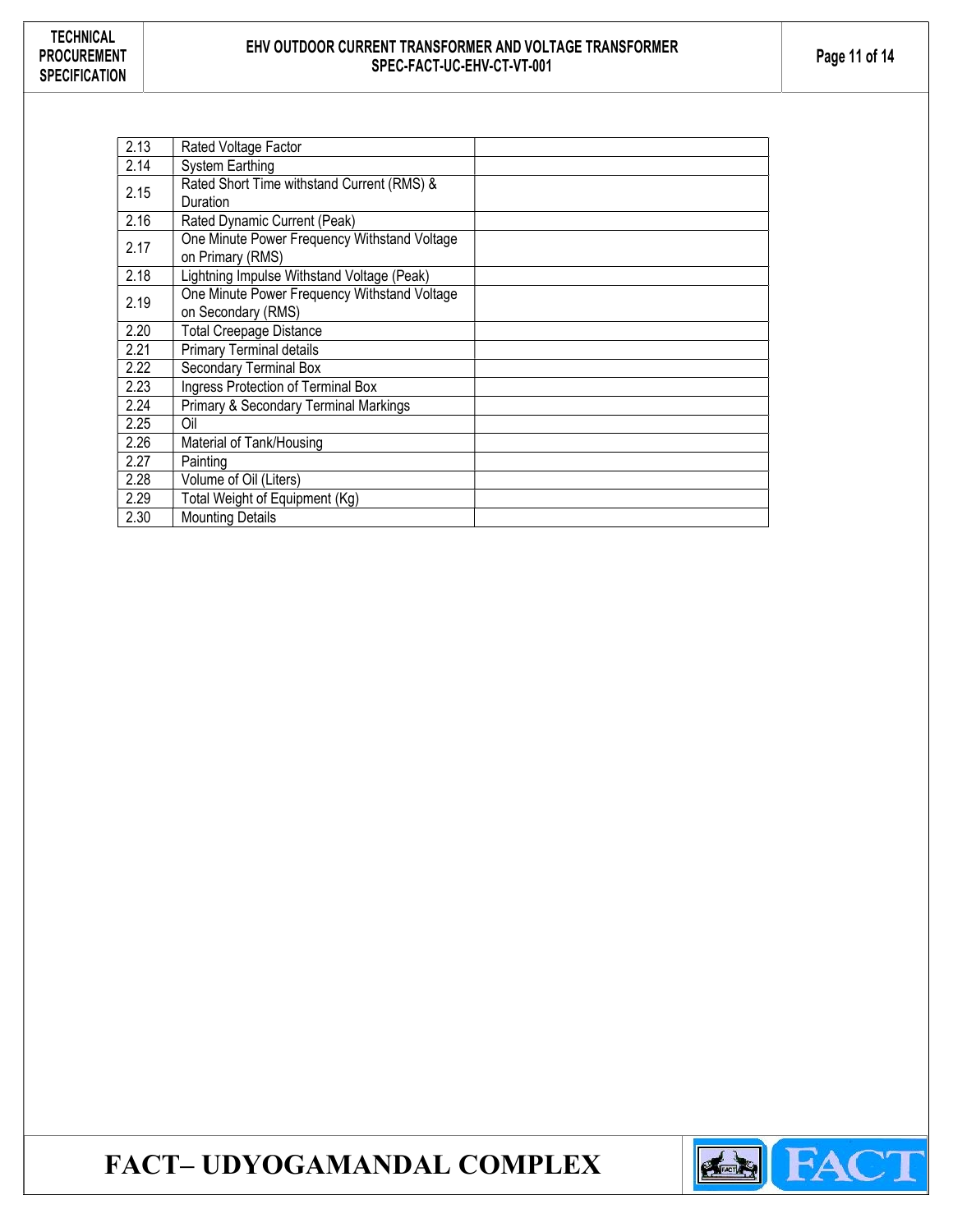#### ANNEXURE II INSTRUCTIONS TO THE BIDDER

- 1.0 Sealed bids under 'Two Bid' system (Part 1 Unpriced technical bid and Part 2 Priced commercial bid) are to be submitted by the vendor.
- 2.0 Bids complete in all respect shall be submitted as per format detailed herein. Bids submitted not in the manner detailed are liable to be rejected at the sole discretion of the purchaser.
- 3.0 Bids shall be kept valid for a minimum period of 3 (three) months from bid due date or extended bid due date.
- 4.0 The Part 1 termed as Un-priced Bid shall contain the following sections: -

SECTION – 1: SYSTEM DETAILS

- a) Dimensioned General Arrangement drawing
- b) Duly filled in Technical Particulars as per format attached (Annexure-I)
- c) Technical Catalogues CT-VT
- SECTION 2 : CONFORMITY TO TECHNICAL SPECIFICATION
	- a) Compliance Statement/ Deviation List (Annexure IV) indicating the relevant Section No. / Cl. No. of purchaser's TPS, for each deviation.
	- b) Type Test Certificates as per Section 7
	- c) Signed copy of Technical Procurement Specification (SPEC-FACT-UC-EHV-CT-VT-001)
- SECTION 3: UNPRICED COPY OF PRICE BID
	- a) Unpriced copy of Price Bid for Supply
- 5.0 Part 2 termed as Priced bid shall contain quoted prices as per Price bid format given below (Annexure III) and shall indicate all commercial conditions, GST if any and discounts offered etc.
- 6.0 Bids and all correspondence, including but not limited to drawings, bill of materials shall be in the English language only.
- 7.0 Bidders are required to state in their bid the names of proposed manufacturers for every item or equipment which is not of bidder's own manufacture.
- 8.0 All weights and dimensions shall be in metric system only. All dimensions shall be shown in millimetres.

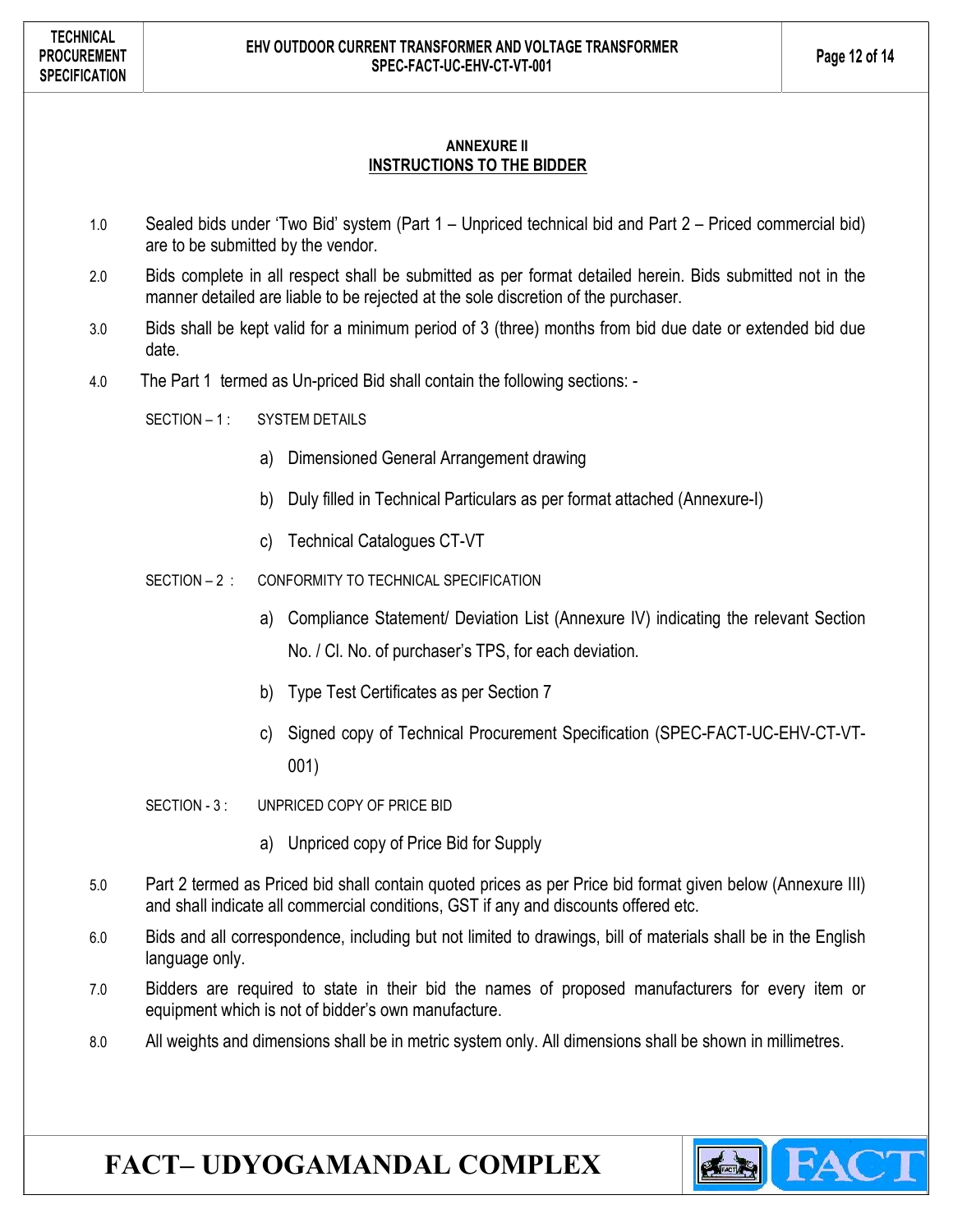### ANNEXURE III PRICE BID FORMAT

| SI.            | Item                                                                                                                                                                                                                                                                          | Quantity | Unit<br>Price<br>(Rs) | Total<br>Price<br>(Rs) |
|----------------|-------------------------------------------------------------------------------------------------------------------------------------------------------------------------------------------------------------------------------------------------------------------------------|----------|-----------------------|------------------------|
|                | 110/ 123 kV, 50Hz, Single Phase, Oil Impregnated,<br>Hermetically sealed, Outdoor Current Transformer (LIVE<br>Tank Type) complete with all other accessories as per<br>the detailed specifications attached. (Ratio: 80/1/1, Two<br>Core)                                    | 7 Nos    | $\star$               | $\star$                |
| $\mathfrak{p}$ | 110/ 123 kV, 50Hz, Single Phase, Oil Impregnated,<br>Hermetically sealed, Outdoor Inductive Voltage<br>Transformer complete with all other accessories as per<br>the detailed specifications attached. (110/ $\sqrt{3}$ kV / 110/ $\sqrt{3}$<br>V, single core Sec. Windings) | 7 Nos    | $\star$               | $\star$                |
| 3              | Supervision for Installation and Commissioning                                                                                                                                                                                                                                | LS       | <b>NA</b>             | $\star$                |

NOTE :

- Vendor to supply quantities to meet requirements as per specification
- IMPORTANT : Vendor to complete all the columns for each item separately.